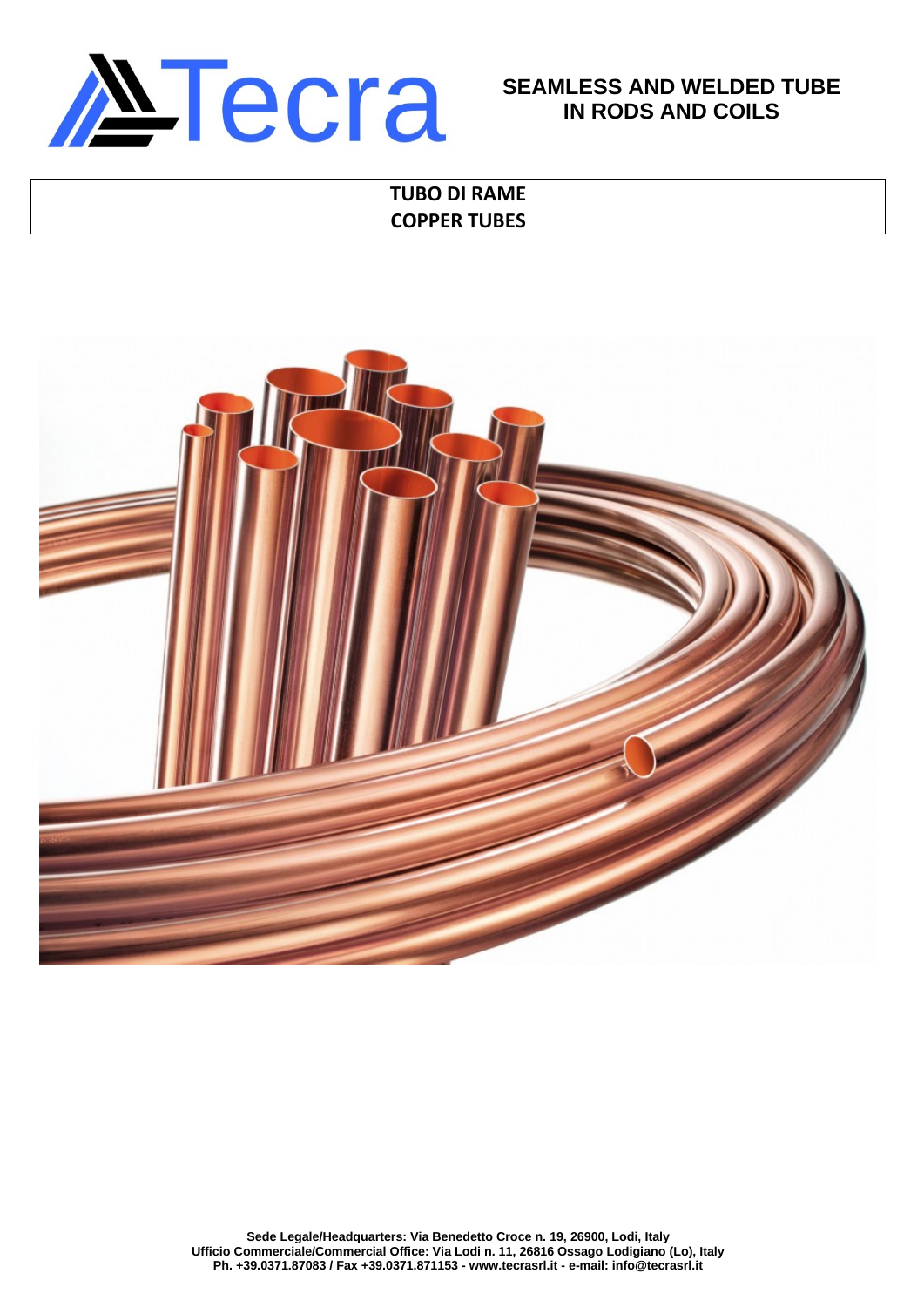# **NTecra**

# **SEAMLESS AND WELDED TUBE IN RODS AND COILS**

## **Tubo di rame rivestito in pvc liscio per impianti automotive e industriali Smooth PVC coated copper tube for automotive and industrial installations**

Rame (Cu-DHP 99.90 min.) ricotto (R220), senza saldatura per acqua e gas, caratteristiche meccaniche, dimensioni, tolleranze ed eccentricità secondo le norme **EN 1057** o **EN 12735-1**.

Specifico per impianti gas auto (GPL) conforme **ECE ONU R67-01** è inoltre utilizzato per:

- impianti chimici e petrolchimici
- reti di distribuzione di gas
- reti di distribuzione di combustibili liquidi
- impianti oleodinamici
- impianti di distribuzione di aria compressa

## **Caratteristiche Rivestimento Coating Characteristics**

Guaina in Polivinilcloruro (PVC) a media plastificazione, colore nero e bianco, atossico, inodore esente da clorofluorocarburi (CFC). Valori tecnici:

- Densità: 1,7 Kg/dm3
- Autoestinguenza: secondo DIN 4102-B2

Confezionato in rotoli con film Pe su pallet di legno, saldamente ancorato da una pellicola di film estensibile in polietilene trasparente che l'avvolge completamente.

## **Caratteristiche Tubo rame Copper tube Characteristics**

Annealed copper tube (Cu-DHP 99.90 min.) (R220), seamless for water and gas, mechanical properties, dimensions, tolerances and eccentricity comply with **EN 1057** or **EN 12735-1**.

## **Campi di Utilizzo Fields of application**

Specific for automotive gas (LPG) systems in compliance with **ECE ONU R67-01** is also used for:

- chemical and petrochemical installations
- gas distribution networks
- liquid fuel distribution networks
- hydraulic installations
- compressed air distribution system

Soft polyvinylchloride (PVC) coating, black and white in colour, nontoxic, chlorofluorocarbon (CFC) free.

- Technical characteristics: • Density: 1,7 Kg./dm3
- 
- Self-extinguishing: comply with DIN 4102-B2

## **Fornitura/Imballo Delivery and Packaging**

Packaged in coils with PE film on wooden pallets, firmly anchored by an extensible film made of a transparent polyethylene that completely wraps it up.

| Diametro Tubo rame   | <b>Spessore Tubo rame</b>    | Spessore nominale rivestimento      | Pressione di Scoppio  | Contenuto acqua   | Lunghezza rotolo |
|----------------------|------------------------------|-------------------------------------|-----------------------|-------------------|------------------|
| Diameter Copper pipe | <b>Thickness Copper pipe</b> | <b>Nominal thickness Insulation</b> | <b>Burst Pressure</b> | <b>Water flow</b> | Roll lenght      |
| mm                   | mm                           | mm                                  | Mpa                   | 1/m               | Mtr.             |
|                      |                              |                                     | 74.80                 | 0.013             | 50               |
| 6.35                 |                              | 0.8                                 | 70.68                 | 0.015             | 50               |
|                      |                              | ΩЯ                                  | 56.10                 | 0.028             |                  |
| 9.52                 |                              | 0.8                                 | 47.14                 | 0.044             | 50               |
|                      |                              |                                     | 44.88                 | 0.050             | 50               |
|                      |                              |                                     | 37.40                 | 0.079             |                  |
| 14                   |                              | 0.8                                 | 32.06                 | 0.113             |                  |

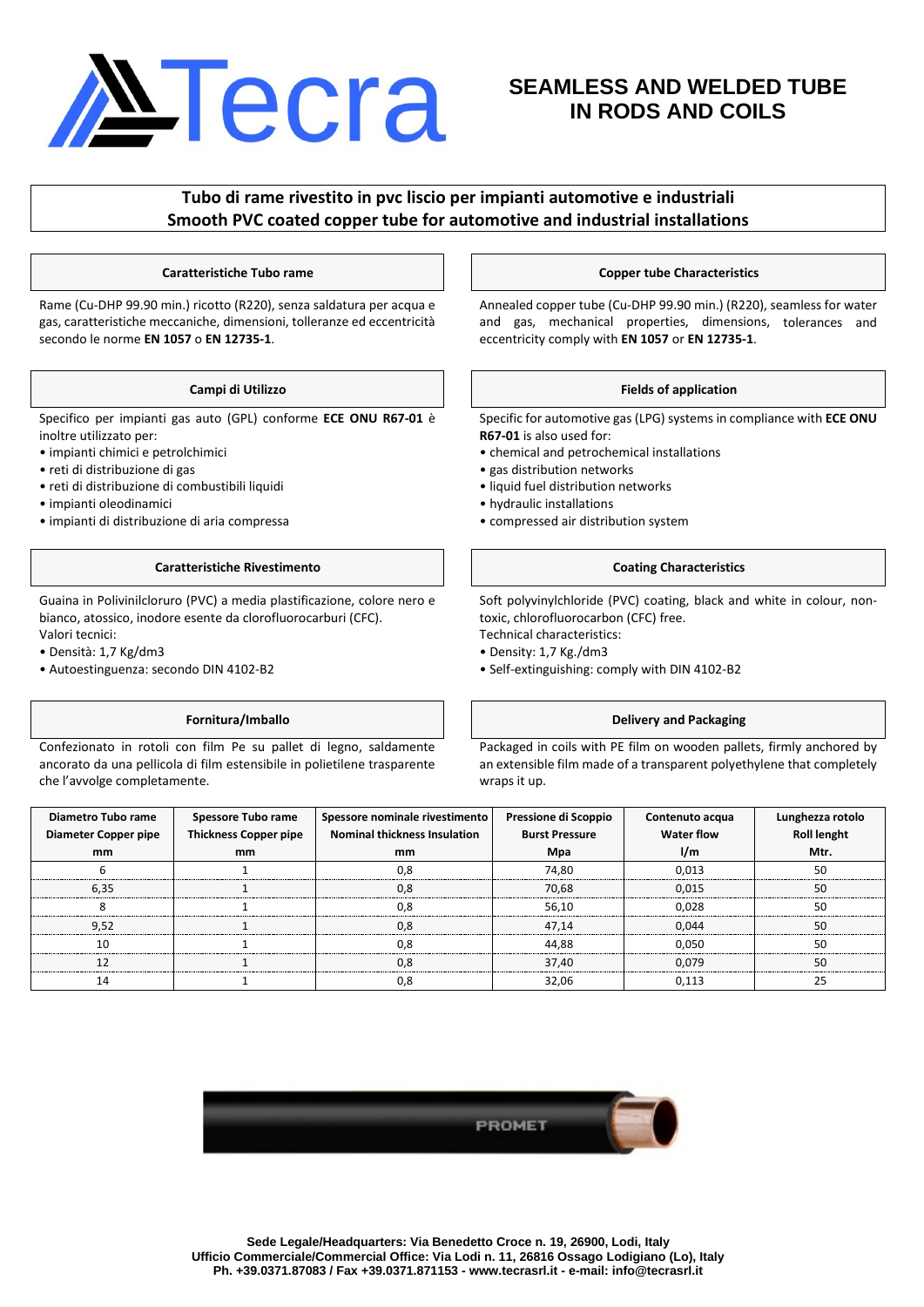# NTecra

# **SEAMLESS AND WELDED TUBE IN RODS AND COILS**

**Tubo rame rivestito con guaina in PVC stellare bianco, specifico per impianti idrosanitari e acqua potabile Copper pipe lined with white stellar PVC sheath, specifically for plumbing and drinking water systems**

Rame **ITS** (Cu-DHP 99.90 min.) ricotto (R220) residuo carbonioso <0,20 mg/dm2, senza saldatura, per acqua, aria, gas e fluidi in genere. Caratteristiche meccaniche, dimensioni, tolleranze ed eccentricità secondo la norma **EN 1057.**

Ideale per la realizzazione di impianti idrosanitari per la distribuzione di acqua potabile **(D.P.R. 1095/68 – D.M. 174/04 – D.E. 98/83 e D.L. 31/01)** ed ha particolare diffusione nel settore dell'edilizia residenziale e industriale. Viene inoltre utilizzato nell'industria chimica, petrolchimica e negli impianti per la distribuzione di aria compressa e fluidi in genere.

## **Caratteristiche Rivestimento Coating Characteristics Coating Characteristics**

Rivestito con una guaina in Polivinilcloruro (PVC) stellare, colore bianco perfettamente aderente al tubo rame, inodore ed esente da clorofluorocarburi (CFC).

Caratteristiche tecniche:

- Densità: 1,7 Kg/dm3
- Autoestinguenza: secondo DIN 4102-B2

Confezionato in rotoli con film Pe su pallet di legno, saldamente ancorato da una pellicola di film estensibile in polietilene trasparente che l'avvolge completamente.

### **Caratteristiche Tubo rame Copper tube Characteristics**

Copper tube annealed for plumbing (Cu-DHP 99.90 min.) (R220) carbon residue <0.20 mg/dm2, seamless, for water, air, gas and fluids in general. The Mechanical characteristics, dimensions, tolerances and eccentricities complies to the **EN 1057.**

### **Campi di Utilizzo Fields of application**

Ideal for the construction of plumbing systems for the distribution of drinking water **(ITALIAN D.P.R. 1095/68 - D.M. 174/04 - D.E. 98/83 and D.L. 31/01)** and is a particularly versatile copper tube for all plumbing applications in the residential and industrial building sector. It is also used in the chemical and petrochemical industries and in systems for the distribution of compressed air and fluids in general.

The tube is coated with a stellar polyvinyl chloride (PVC) sheath, white color perfectly adherent to the external surface, odorless and free of chlorofluorocarbons (CFCs).

- Technical relevant details:
- Density: 1,7 Kg/dm3
- Self-extinguishing: complies to DIN 4102-B2

## **Fornitura/Imballo Delivery and Packaging**

Packaged in coils with PE film on wooden pallets, firmly anchored by an extensible film made of a transparent polyethylene that completely wraps it up.

| Diametro Tubo rame<br>Diameter Copper pipe | <b>Spessore Tubo rame<br/>Thickness Copper pipe</b> | Spessore nominale rivestimento<br><b>Nominal thickness Insulation</b> | Diametro esterno nominale<br>Nominal external diameter | Contenuto acqua<br><b>Water flow</b> | Lunghezza rotolo<br>Roll lenght |
|--------------------------------------------|-----------------------------------------------------|-----------------------------------------------------------------------|--------------------------------------------------------|--------------------------------------|---------------------------------|
| mm                                         | mm                                                  | mm                                                                    | mm                                                     | l/m                                  | Mtr.                            |
|                                            |                                                     |                                                                       |                                                        | 0.050                                |                                 |
|                                            |                                                     |                                                                       |                                                        | 0.079                                |                                 |
|                                            |                                                     |                                                                       |                                                        | 0.113                                |                                 |
|                                            |                                                     |                                                                       |                                                        | 0.133                                |                                 |
|                                            |                                                     |                                                                       |                                                        | 0.154                                |                                 |
|                                            |                                                     |                                                                       |                                                        | 0.201                                |                                 |
|                                            |                                                     |                                                                       |                                                        | 0.314                                |                                 |

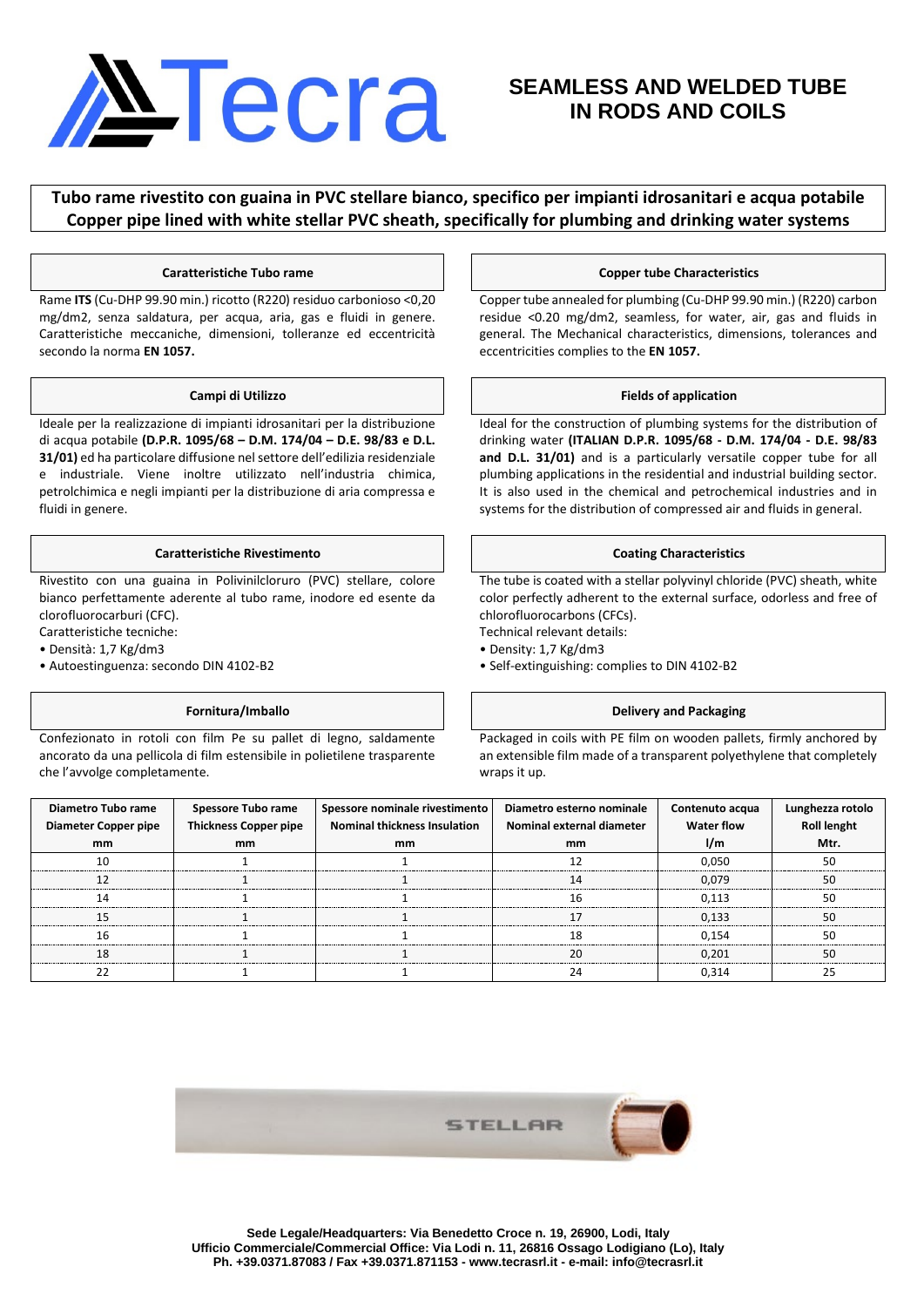

# **SEAMLESS AND WELDED TUBE IN RODS AND COILS**

## **Tubo rame rivestito in PVC giallo per impianti di gas domestico Smooth PVC coated copper tube for automotive and industrial installations**

Rame **ITS** (Cu-DHP 99.90 min.)

Ricotto (R220) residuo carbonioso <0,20 mg/dm2, senza saldatura, per acqua, aria, gas e fluidi in genere. Caratteristiche meccaniche, dimensioni, tolleranze ed eccentricità secondo la norma **EN 1057.**

Ideale per la realizzazione di impianti per la distribuzione di gas domestico. viene inoltre utilizzato nell'industria chimica e petrolchimica e negli impianti per la distribuzione di aria compressa e fluidi in genere.

## **Caratteristiche Rivestimento Coating Characteristics Coating Characteristics**

Rivestito con una guaina in Polivinilcloruro (PVC) liscio, colore giallo perfettamente aderente al tubo rame, inodore ed esente da clorofluorocarburi (CFC).

Caratteristiche tecniche:

• Densità: 1,7 Kg./dm3

• Autoestinguenza: secondo DIN 4102-B2

Confezionato in rotoli con film Pe su pallet di legno, saldamente ancorato da una pellicola di film estensibile in polietilene trasparente che l'avvolge completamente.

### **Caratteristiche Tubo rame Copper tube Characteristics**

Copper tube annealed for plumbing (Cu-DHP 99.90 min.). (R220) carbon residue <0.20 mg/dm2, seamless, for water, air, gas and fluids in general. The Mechanical characteristics, dimensions, tolerances and eccentricities complies to the **EN 1057.**

### **Campi di Utilizzo Fields of application**

Ideal for the realization of networking installation for the distribution of domestic gas. It is also used in the chemical and petrochemical industries and in systems for the distribution of compressed air and fluids in general.

The tube is coated with a smooth yellow polyvinylchloride (PVC) sheath perfectly adherent to the external surface, odorless and free of chlorofluorocarbons (CFCs).

- Technical relevant details:
- Density: 1,7 Kg./dm3
- Self-extinguishing: complies to DIN 4102-B2

## **Fornitura/Imballo Delivery and Packaging**

Packaged in coils with PE film on wooden pallets, firmly anchored by an extensible film made of a transparent polyethylene that completely wraps it up.

| Diametro Tubo rame   | Spessore Tubo rame    | Spessore nominale rivestimento      | Diametro nominale tubo rivestito | Lungnezza rotor |
|----------------------|-----------------------|-------------------------------------|----------------------------------|-----------------|
| Diameter Copper pipe | Thickness Copper pipe | <b>Nominal thickness Insulation</b> | Nominal diameter coated tube     | Roll lenght     |
| mm                   | mm                    | mm                                  | mm                               | Mtr.            |
|                      |                       |                                     |                                  |                 |
|                      |                       |                                     |                                  |                 |
|                      |                       |                                     |                                  |                 |
|                      |                       |                                     |                                  |                 |
|                      |                       |                                     |                                  |                 |
|                      |                       |                                     |                                  |                 |
|                      |                       |                                     |                                  |                 |

**HOMETGAS** 

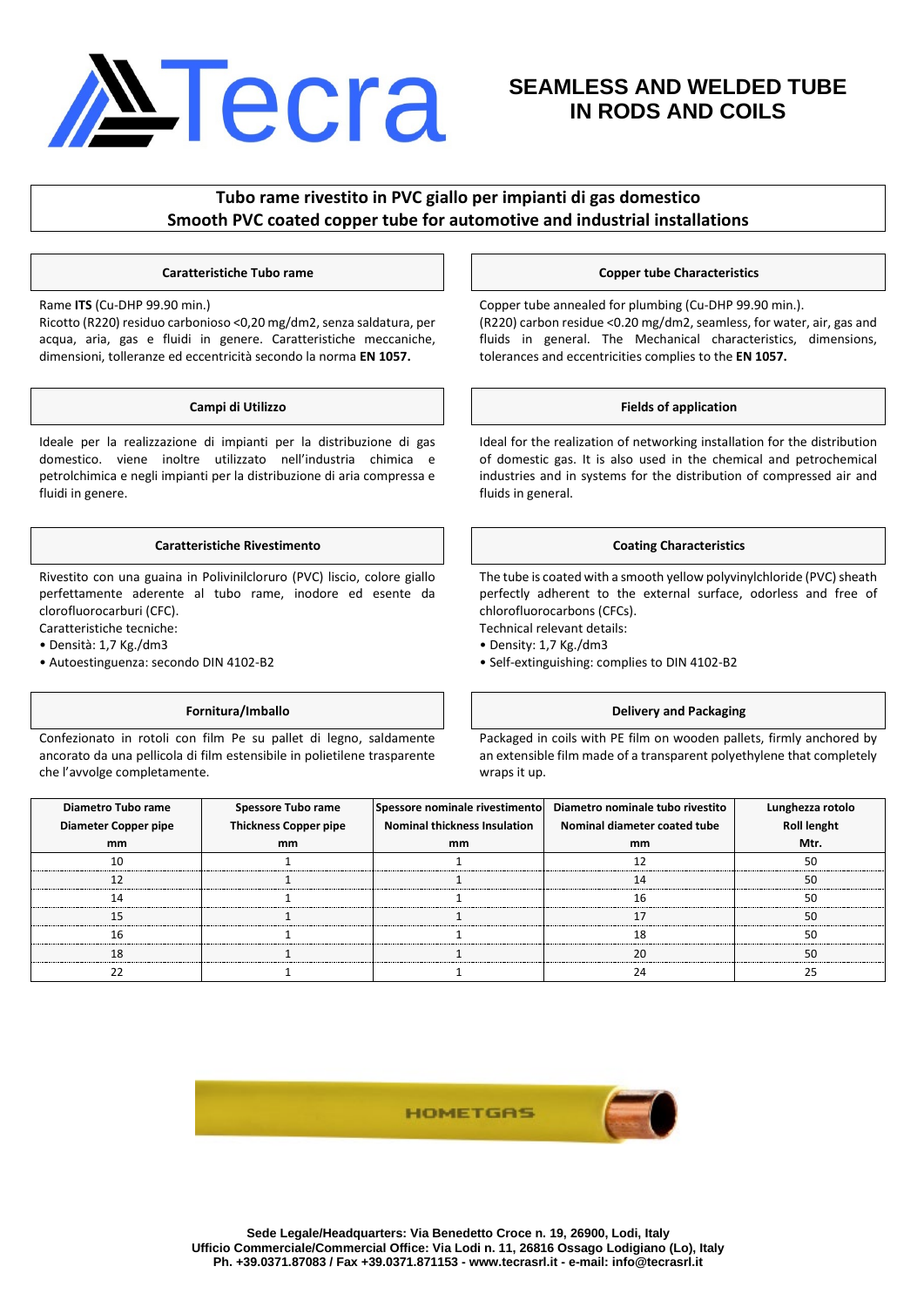# Necra

# **SEAMLESS AND WELDED TUBE IN RODS AND COILS**

## **Tubo rame rivestito in Pe stellare giallo per impianti sottotraccia di gas domestico (UNI CIG 7129) Copper pipe, coated with yellow stellar PE for sub-floor systems of domestic gas networking (UNI CIG 7129)**

## Rame **ITS** (Cu-DHP 99.90 min.)

Ricotto (R220) residuo carbonioso <0,20 mg/dm2, senza saldatura, per acqua, aria, gas e fluidi in genere. Caratteristiche meccaniche, dimensioni, tolleranze ed eccentricità secondo la norma **EN 1057.**

Ideale per la realizzazione di impianti per la distribuzione di gas domestico secondo la **UNI CIG 7129** anche sottotraccia. Viene inoltre utilizzato nell'industria chimica, petrolchimica e negli impianti per la distribuzione di aria compressa e fluidi in genere.

## **Caratteristiche Rivestimento Coating Characteristics**

Rivestito con una guaina in LDPE (Polietilene) stellare, colore giallo, inodore esente da clorofluorocarburi (CFC).

Caratteristiche tecniche:

• Densità: 0.9 Kg./dm3

• Reazione al fuoco: **Classe 1**

Confezionato in rotoli con film Pe su pallet di legno, saldamente ancorato da una pellicola di film estensibile in polietilene trasparente che l'avvolge completamente.

## **Caratteristiche Tubo rame Copper tube Characteristics**

Copper tube annealed for plumbing (Cu-DHP 99.90 min.). (R220) carbon residue <0.20 mg/dm2, seamless, for water, air, gas and fluids in general. The Mechanical characteristics, dimensions, tolerances and eccentricities complies to the **EN 1057.**

## **Campi di Utilizzo Fields of application**

Ideal for the construction of installations for the networking of domestic gas, in compliance with **UNI CIG 7129**. It is also used in the chemical and petrochemical industries and in systems for the distribution of compressed air and fluids in general.

Coated with a stellar LDPE (Polyethylene) sheath, yellow in colour, odourless and free of chlorofluorocarbons (CFCs). Technical characteristics:

- Density: 0.9 Kg./dm3
- Fire resistance: **Class 1**

## **Fornitura/Imballo Delivery and Packaging**

Packaged in coils with PE film on wooden pallets, firmly anchored by an extensible film made of a transparent polyethylene that completely wraps it up.

| Diametro Tubo rame   | Spessore Tubo rame           |                                     | Spessore nominale rivestimento Diametro nominale tubo rivestito | Lunghezza rotolo   |
|----------------------|------------------------------|-------------------------------------|-----------------------------------------------------------------|--------------------|
| Diameter Copper pipe | <b>Thickness Copper pipe</b> | <b>Nominal thickness Insulation</b> | Nominal diameter coated tube                                    | <b>Roll lenght</b> |
| mm                   | mm                           | mm                                  | mm                                                              | Mtr.               |
|                      |                              |                                     |                                                                 |                    |
|                      |                              |                                     |                                                                 |                    |
|                      |                              |                                     |                                                                 |                    |
|                      |                              |                                     |                                                                 |                    |
|                      |                              |                                     |                                                                 |                    |
|                      |                              |                                     |                                                                 |                    |
|                      |                              |                                     |                                                                 |                    |

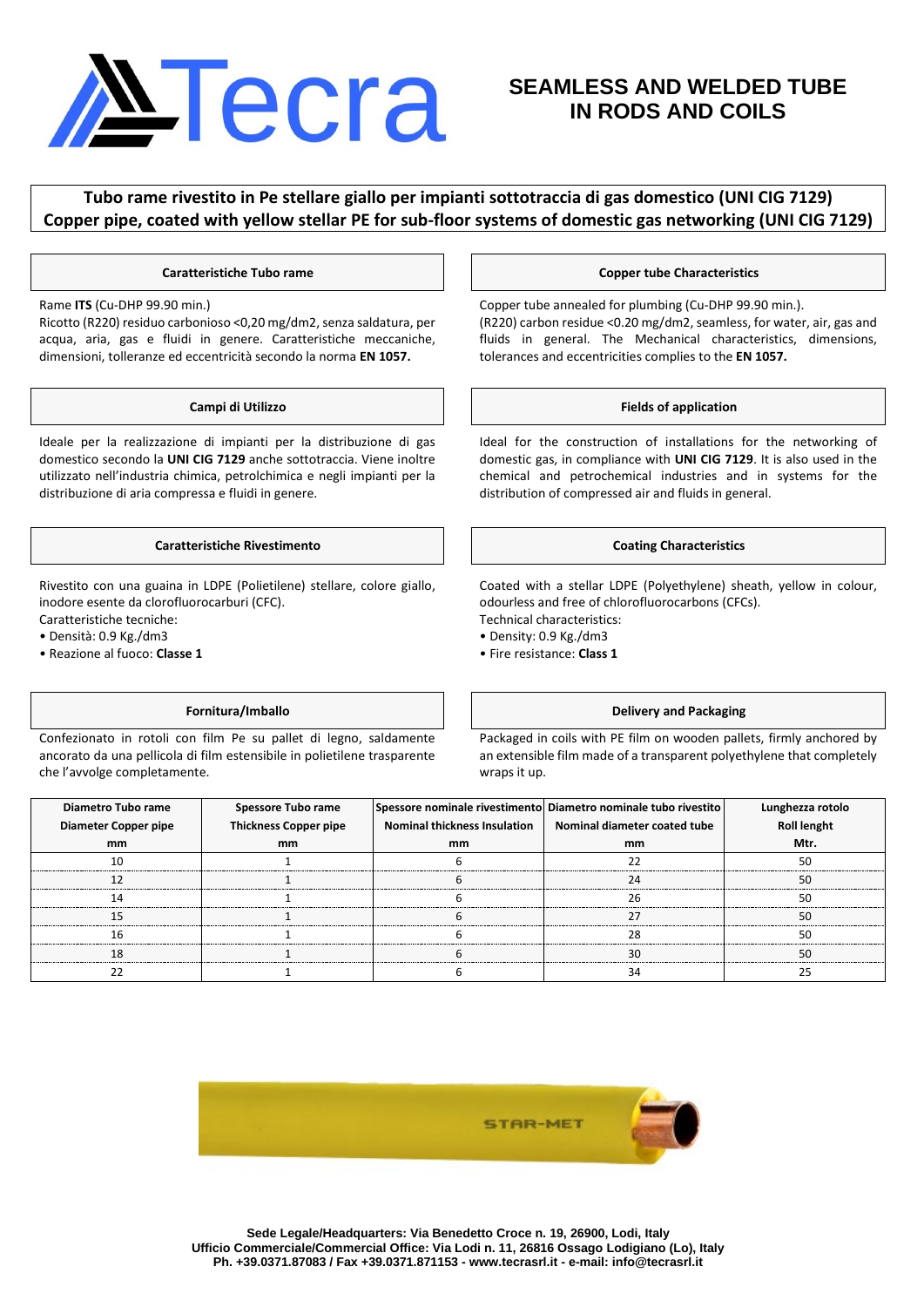# <u>Necra</u>

# **SEAMLESS AND WELDED TUBE IN RODS AND COILS**

**Tubo rame preisolato con guaina in Pe espanso senza saldatura, specifico per impianti di riscaldamento (L.10/91 coeff. 0,3) Preinsulated copper tube with seamless expanded PE sheath, specific for heating systems (L.10/91 Coefficient 0.3)**

Rame **ITS** (Cu-DHP 99.90 min.)

Ricotto (R220) residuo carbonioso <0,20 mg/dm2, senza saldatura, per acqua, aria, gas e fluidi in genere. Caratteristiche meccaniche, dimensioni, tolleranze ed eccentricità secondo la norma **EN 1057.**

Ideale per la realizzazione di tutte le condutture di acqua ed in particolare per gli impianti di riscaldamento posati sottotraccia **(L.10/91 coeff. 0,3)**. Idoneo anche per la distribuzione di aria compressa e fluidi in genere.

## **Caratteristiche Rivestimento Coating Characteristics**

Guaina isolante in polietilene espanso (senza saldature) a cellule chiuse, esente da clorofluorocarburi (CFC) dannosi per l'ambiente, spessore isolamento conforme a **L.10/91**.

Valori tecnici:

- Conduttività termica a 40° = 0,040 W/m°C
- Reazione al fuoco: **Classe 1**
- Temperatura di utilizzo -45°C / +100°C
- Densità guaina isolante 30 Kg/m3

Pellicola esterna in polietilene estruso LDPE ad elevata

resistenza meccanica, antigraffio, di colore azzurro o verde.

Confezionato in rotoli su pallet di legno con falda di cartone e saldamente ancorato da una pellicola di polietilene trasparente che l'avvolge completamente.

## **Caratteristiche Tubo rame Copper tube Characteristics**

Copper tube annealed for plumbing (Cu-DHP 99.90 min.). (R220) carbon residue <0.20 mg/dm2, seamless, for water, air, gas and fluids in general. The Mechanical characteristics, dimensions, tolerances and eccentricities complies to the **EN 1057.**

## **Campi di Utilizzo Fields of application**

Ideal for the construction of all water pipelines and in particular for heating systems laid sub-floor **(L.10/91 coefficient 0,3)**. Also suitable for the distribution of compressed air and fluids in general.

Insulating sheath in closed-cell expanded polyethylene (without welding), free from chlorofluorocarbons (CFCs) harmful to the environment, insulation thickness in compliance with **L.10/91**. Technical values:

- Thermal conductivity at 40° = 0,040 W/m°C
- Fire resistance: **Class 1**
- Operating temperature -45°C / +100°C
- Insulating sheath density 30 Kg/m3

External film in LDPE extruded polyethylene with high

mechanical resistance, anti-scratch, blue or green colour.

## **Fornitura/Imballo Delivery and Packaging**

Packaged in coils on wooden pallets with cardboard layer and firmly anchored by an extensible film in transparent polyethylene that completely wraps it up.

| Diametro Tubo rame   |                                                     | Spessore nominale rivestimento                              | Diametro Esterno nominale | Portata Acqua<br>Water flow |                                 |
|----------------------|-----------------------------------------------------|-------------------------------------------------------------|---------------------------|-----------------------------|---------------------------------|
| Diameter Copper pipe | <b>Spessore Tubo rame<br/>Thickness Copper pipe</b> | Nominal thickness Insulation   Nominal diameter coated tube |                           |                             | Lunghezza rotolo<br>Roll lenght |
| mm                   | mm                                                  | mm                                                          | mm                        | l/m                         | Mtr.                            |
|                      |                                                     |                                                             |                           | 0.050                       |                                 |
|                      |                                                     |                                                             |                           | 0.079                       |                                 |
|                      |                                                     |                                                             |                           | ก 113                       |                                 |
|                      |                                                     |                                                             |                           | 0.133                       |                                 |
|                      |                                                     |                                                             |                           | 0.154                       |                                 |
|                      |                                                     |                                                             |                           | 0.201                       |                                 |
|                      |                                                     |                                                             |                           |                             |                                 |

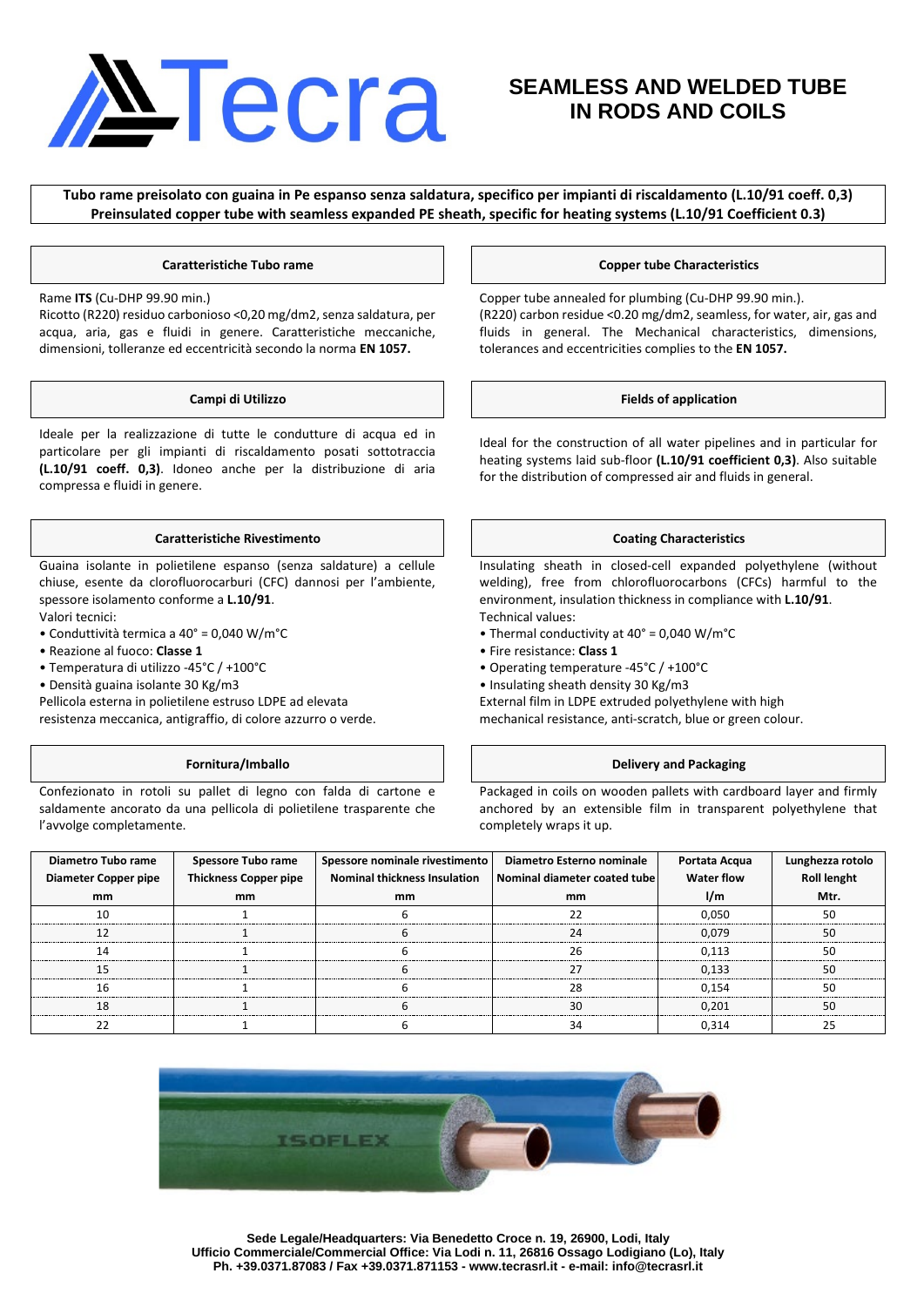

# **SEAMLESS AND WELDED TUBE IN RODS AND COILS**

## **Tubo rame ricotto in rotoli e crudo in verghe per uso idrotermosanitario Copper tube annealed in coils and hard straight length for plumbing and heating purposes**

Rame **ITS** Cu-DHP CW024A (Cu = 99,90% min. – P = 0,0015 ÷ 0,040%) secondo la **UNI EN 1412** – stato fisico, ricotto in rotoli (R220) e crudo in verghe (R290) secondo la norma **EN 1057**– residuo carbonioso ≤0,20 mg/dm2 – dimensioni e tolleranze secondo la norma **EN 1057**.

Impianti idrotermosanitari, distribuzione di aria, acqua potabile **(D.P.R. 1095/68 – D.M. 174/04 – D.E. 98/83 e D.L. 31/01)**, gas e fluidi in genere.

## **Caratteristiche Tubo rame Copper tube Characteristics**

Copper **ITS** Cu-DHP CW024A (Cu = 99,90% min. – P = 0,0015 ÷ 0,040%) comply with **UNI EN 1412** – temper, annealed in coils (R220) and straight lengths (R290) comply with standard **EN 1057**– carbon residue ≤ 0,20 mg/dm2 – dimensions and tolerances comply with standard **EN 1057**.

## **Campi di Utilizzo Fields of application**

Plumbing, air distribution, drinking water **(D.P.R. 1095/68 – D.M. 174/04 – D.E. 98/83 and D.L. 31/01)**, gas and fluids in general.

| Diametro Tubo rame                         | Spessore Tubo rame | Lunghezza rotolo   | Lunghezza verghe   | <b>Contenuto Acqua</b> | Pressione esercizio<br>tubo ricotto in rotoli       | <b>Pressione esercizio</b><br>tubo crudo in verghe |
|--------------------------------------------|--------------------|--------------------|--------------------|------------------------|-----------------------------------------------------|----------------------------------------------------|
| Diameter Copper pipe Thickness Copper pipe |                    | <b>Roll lenght</b> | <b>Rods lenght</b> | <b>Water flow</b>      | <b>Working pressure</b><br>annealed Copper in coils | <b>Working pressure</b><br>hard straight length    |
| mm                                         | mm                 | Mtr.               | Mtr                | 1/m                    | Mpa                                                 | Mpa                                                |
|                                            |                    | 50                 |                    | 0.013                  | 18,70                                               | 24,65                                              |
|                                            |                    | 50                 |                    | 0,028                  | 14,03                                               | 18,49                                              |
| 10                                         |                    | 50                 |                    | 0.050                  | 11,22                                               | 14.79                                              |
| 17                                         |                    | 50                 |                    | 0.079                  | 9,35                                                | 12.33                                              |
|                                            |                    | 50                 |                    | 0.113                  | 8,01                                                | 10,56                                              |
|                                            |                    | 50                 |                    | 0.133                  | 7.48                                                | 9.86                                               |
| 16                                         |                    | 50                 |                    | 0.154                  | 7.01                                                | 9.24                                               |
|                                            |                    |                    |                    | 0.201                  | 6.23                                                | 8.22                                               |
| 22                                         |                    | 55                 |                    | 0.314                  | 5,10                                                | 6.72                                               |
| 22                                         |                    | 50                 |                    | 0.284                  | 7,65                                                | 10.08                                              |
| 28                                         |                    | 50                 |                    | 0.531                  | 4.01                                                | 5.28                                               |
| 28                                         | 1.5                | 25                 |                    | 0.491                  | 6,01                                                | 7,92                                               |